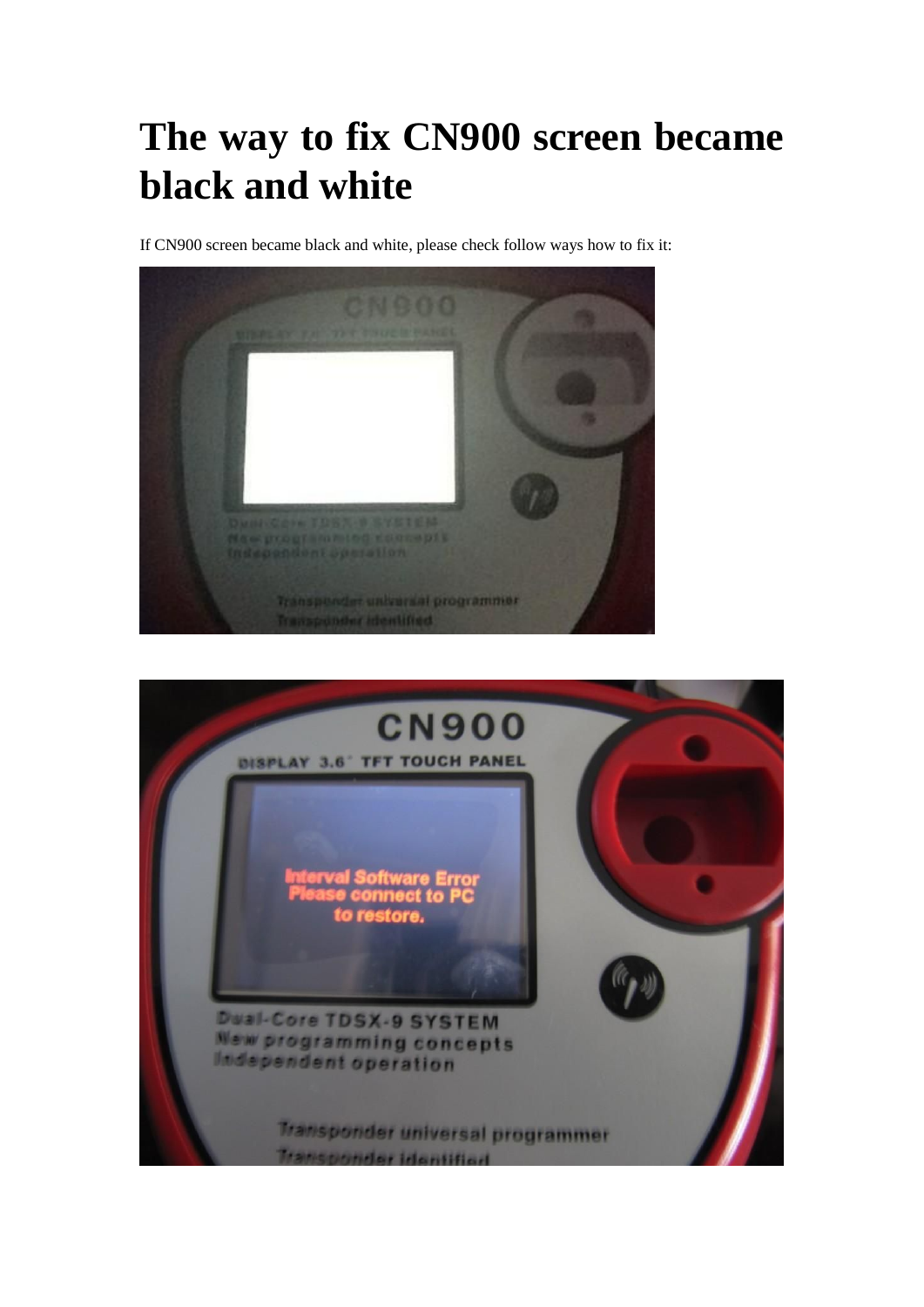

**Step4**: **Remove the Hook in front of Fast.**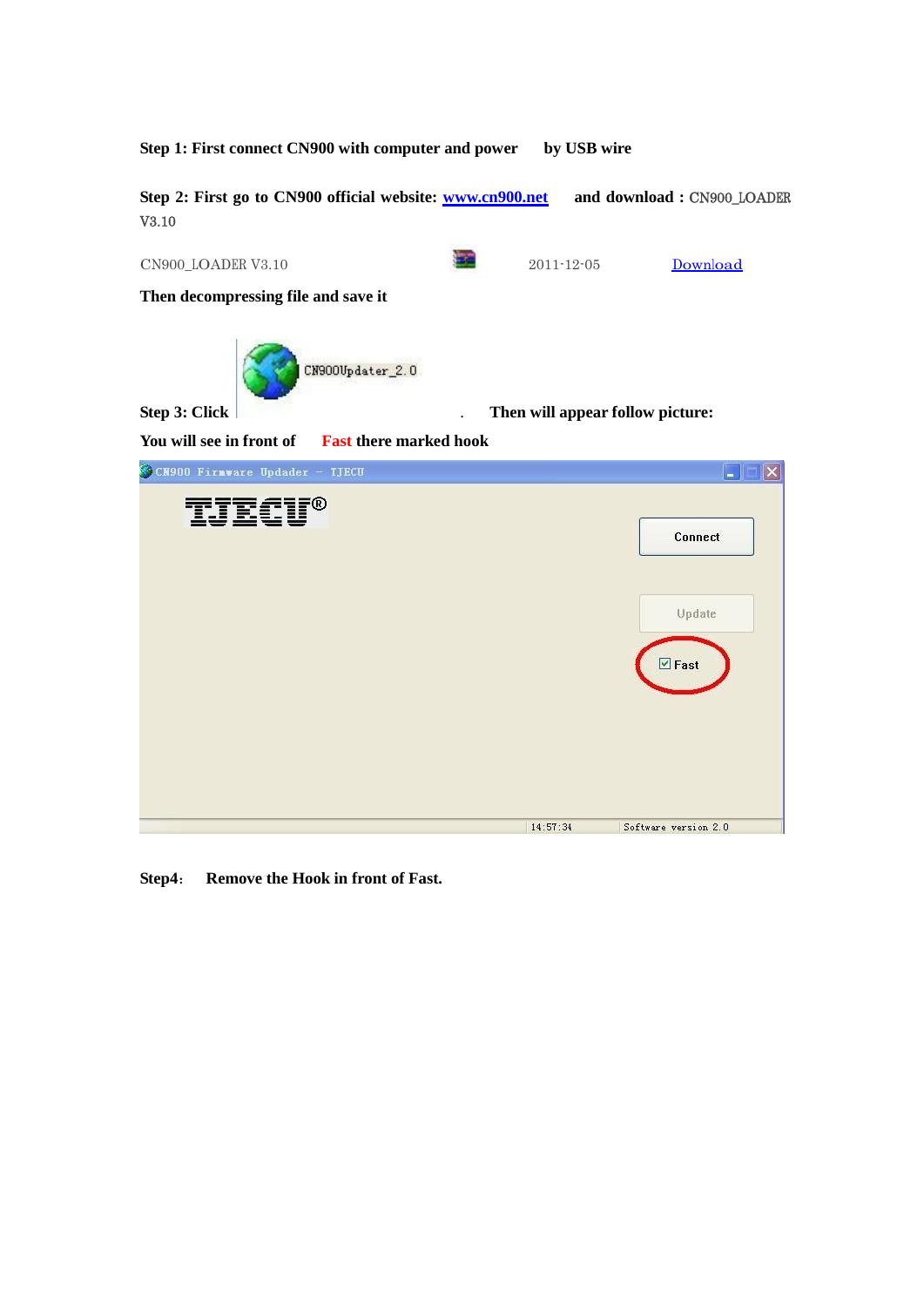

**Step 5**: **After remove the Hook in front of Fast then press Update button. After then CN900 and update with computer together.** 

| CN900 Firmware Updader - TJECU                                                                       |          | m                    |
|------------------------------------------------------------------------------------------------------|----------|----------------------|
| TT FIFO                                                                                              |          | Connect              |
| The internal software is updating. Downloading100%<br>The internal software is updating. Please wait |          | Update               |
|                                                                                                      |          | $\Box$ Fast          |
| 5%                                                                                                   |          |                      |
| Hardware is Connected !<br>Version: 1.17.3.31                                                        | 14:58:12 | Software version 2.0 |

**Step 6**: **After CN900 finished update with computer then will recover as follow:**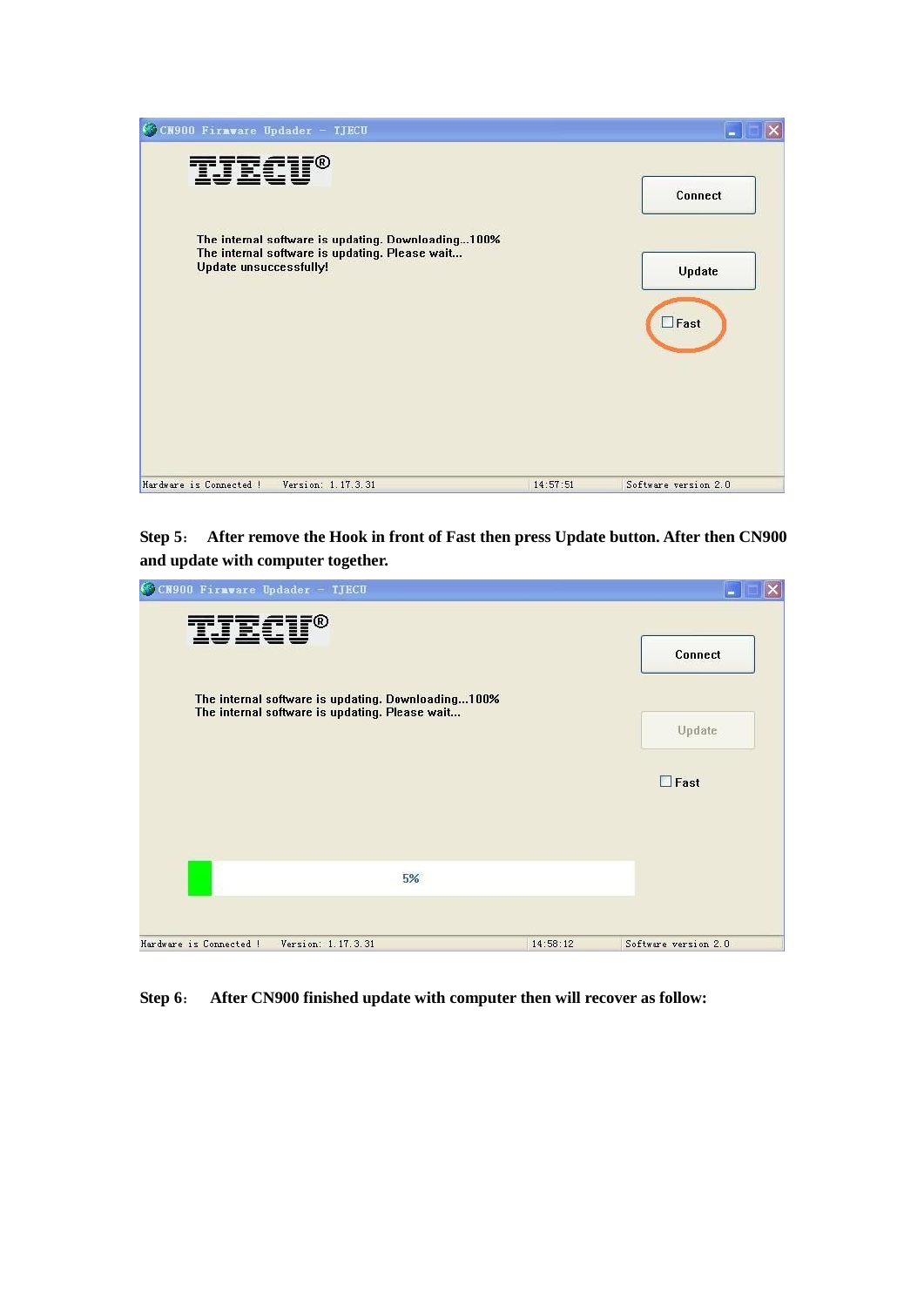

**Remark 1**:**If update one time the CN900 still not recover then try as above ways again and again till it recover.** 

**Remark 2: If during update CN900 and appear a window which need you choose COM port. Then you need to choose a correct COM port. If you do not know which is correct COM port then operate as follow steps:** 

**First: right click my computer and choose property Second: Choose Hardware. Third: choose device manager**  Fourth: f**ind port** (**COM and LPT**) **and click + then will see follow ports** 白、y端口 (COM 和 LPT) Bluetooth Serial Port (COM10) Bluetooth Serial Port (COM11) Bluetooth Serial Port (COM12) Bluetooth Serial Port (COM13) Bluetooth Serial Port (COM14) Bluetooth Serial Port (COM15) Bluetooth Serial Port (COM7) Bluetooth Serial Port (COM8) Į Bluetooth Serial Port (COM9) USB Serial Port (COM4) 9 通讯端口 (COM1)